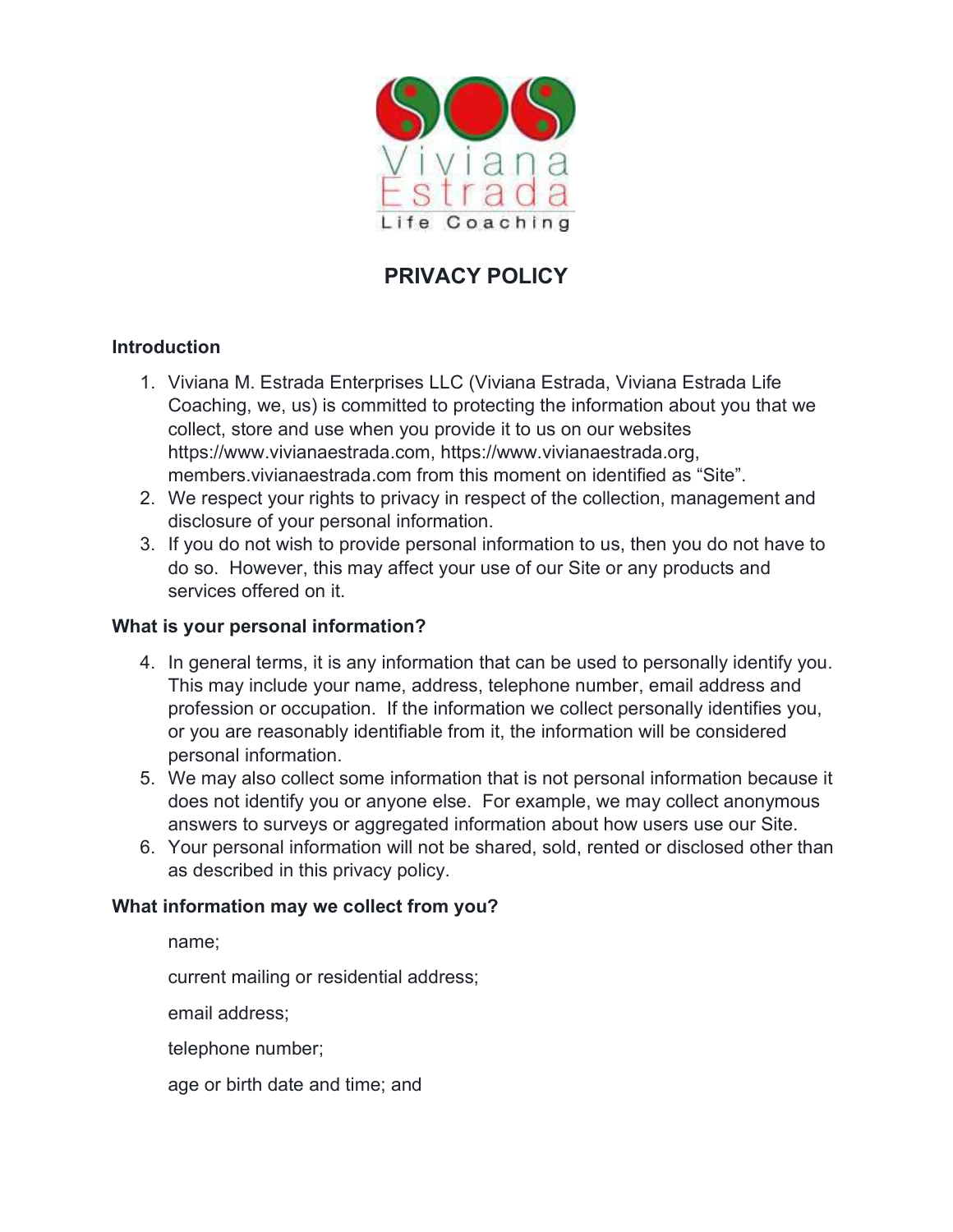

profession or occupation.

7. We collect personal information about you so that we can perform our business activities and functions and to provide best possible quality of customer service. We collect, hold, use and disclose your personal information for the following purposes:

to provide our services to you;

to send communications requested by you;

to answer enquiries and provide information or advice about existing and new services;

to provide you with access to protected areas of our Site; and

to comply with any Law, rule, regulation, Lawful and binding determination, decision or direction of a regulator, or in co-operation with any governmental authority.

#### How do we collect your personal information?

8. We collect your personal information directly from you unless it is unreasonable or impracticable to do so. When collecting personal information from you, we may collect in ways including:

when you make an enquiry about our services;

through your access and use of our Site, including when you register as a member of our Site or to request a service

during conversations between you and our representatives;

when you ask to be placed on one of our subscription/mailing lists; or

when you become a client or customer of ours or otherwise use our products or services.

#### What happens if we can't collect your personal information?

9. If you do not provide us with the personal information described above, some or all of the following may happen: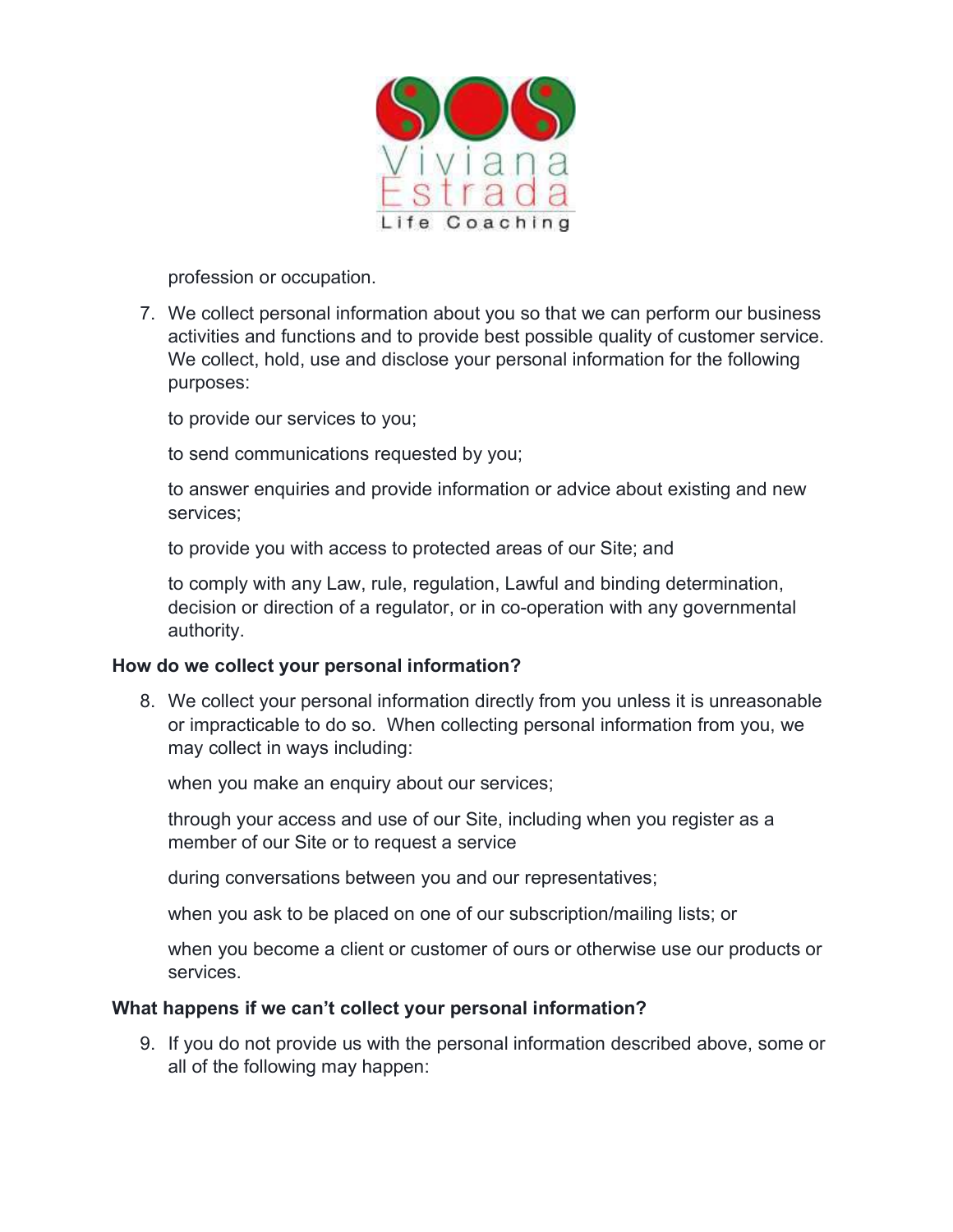

we may not be able to provide our products or services to you, either to the same standard or at all;

- 10. we may not be able to provide you with information about services that you may want, including information about special promotions; or
- 11. we may be unable to tailor the content of our Site to your preferences and your experience of our Site may not be as enjoyable or useful.

## Site User Tracking Experience

12. We may use tracking software to review and improve your experience of our Site. In particular, we may use Facebook, click funnels, Infusionsoft and Google Analytics Advertising products: Remarketing with Google Analytics and Google Analytics Demographics and Interest Reporting. Google Analytics collects data about our Site traffic via Google Advertising cookies and anonymous identifiers. Data collected via these Google products is not linked with any personally identifiable information you submit while on our Site. If you wish to opt out of the Google Analytics data collection, you may do so on Google's website at https://tools.google.com/dlpage/gaoptout/.

#### Cookies

- 13. When you access our Site, we may send a "cookie" (which is a small summary file containing a unique ID number) to your computer. This enables us to recognize your computer and greet you each time you visit our Site without bothering you with a request to register. It also enables us to keep track of services you view so that, if you consent, we can send you news about those services. We also use cookies to measure traffic patterns, to determine which areas of our Site have been visited and to measure transaction patterns in the aggregate.
- 14. We use this to research our users' habits so that we can improve our online services. Our cookies do not collect personal information. If you do not wish to receive cookies, you can set your browser so that your computer does not accept them. We may log IP addresses (that is, the electronic addresses of computers connected to the Internet) to analyze trends, administer the Site, track users' movements, and gather broad demographic information.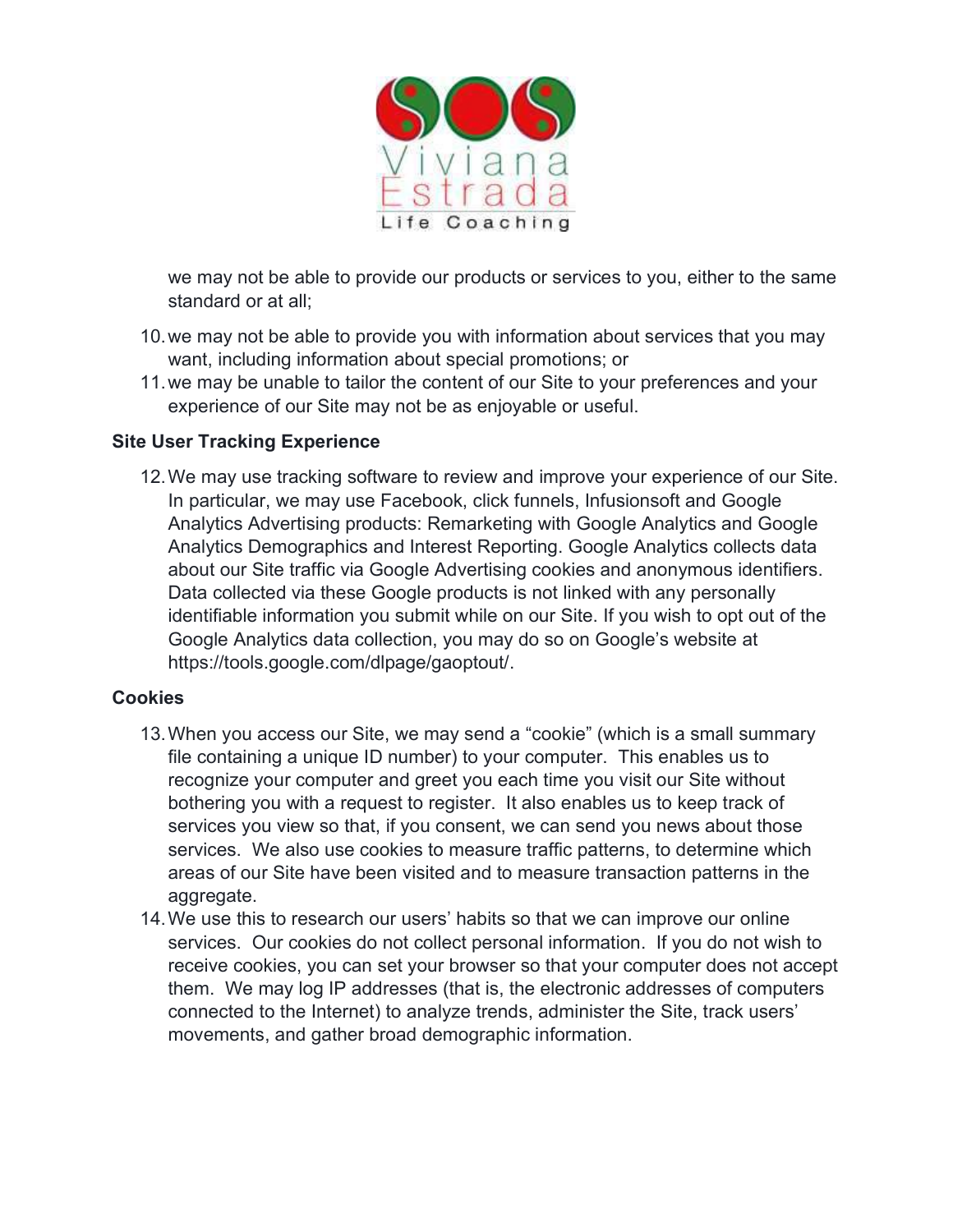

## **Security**

15. As our Site is linked to the Internet, and the Internet is inherently insecure, we cannot provide any assurance regarding the security of transmission of information you communicate to us online. We also cannot guarantee that the information you supply will not be intercepted while being transmitted over the internet. Accordingly, any personal information or other information which you transmit to us online is transmitted at your own risk.

#### Links

16. We provide links to websites outside of our Site, as well as to third party websites (such as social media websites). These linked websites are not under our control, and we cannot accept responsibility for the conduct of companies linked to our Site. Before disclosing your personal information on any other website, we advise you to examine the terms and conditions of using that website and its privacy policy. Third party websites are responsible for informing you about their own privacy practices.

## Groups and forums

- 17. If you participate in a discussion forum, chat room or webinar, you should be aware that the information you provide there will be made broadly available to others, potentially inside or outside Viviana Estrada, who have access to that discussion forum or chat room. Also, please recognize that individual forums and chat rooms may have additional rules and conditions. Each participant's opinion on a forum or chat room is his or her own and should not be considered as reflecting the opinion of Viviana Estrada.
- 18. Please be advised that for any forums or Webinars you attend, recordings can be enabled by a meeting or webinar host. By signing up for any of Viviana Estrada's, or any other host authorized by Viviana Estrada, webinar services or otherwise using them in any way, including without limitation by attending any Viviana Estrada meeting or webinar, you expressly acknowledge that we may make and store Recordings for meetings or webinars, and may make such recordings available to hosts and other Attendees at the direction of Viviana Estrada. If you do not want to be recorded, you can choose to leave the meeting or webinar.

## To whom will Viviana Estrada disclose my personal information?

19. We may disclose your personal information to: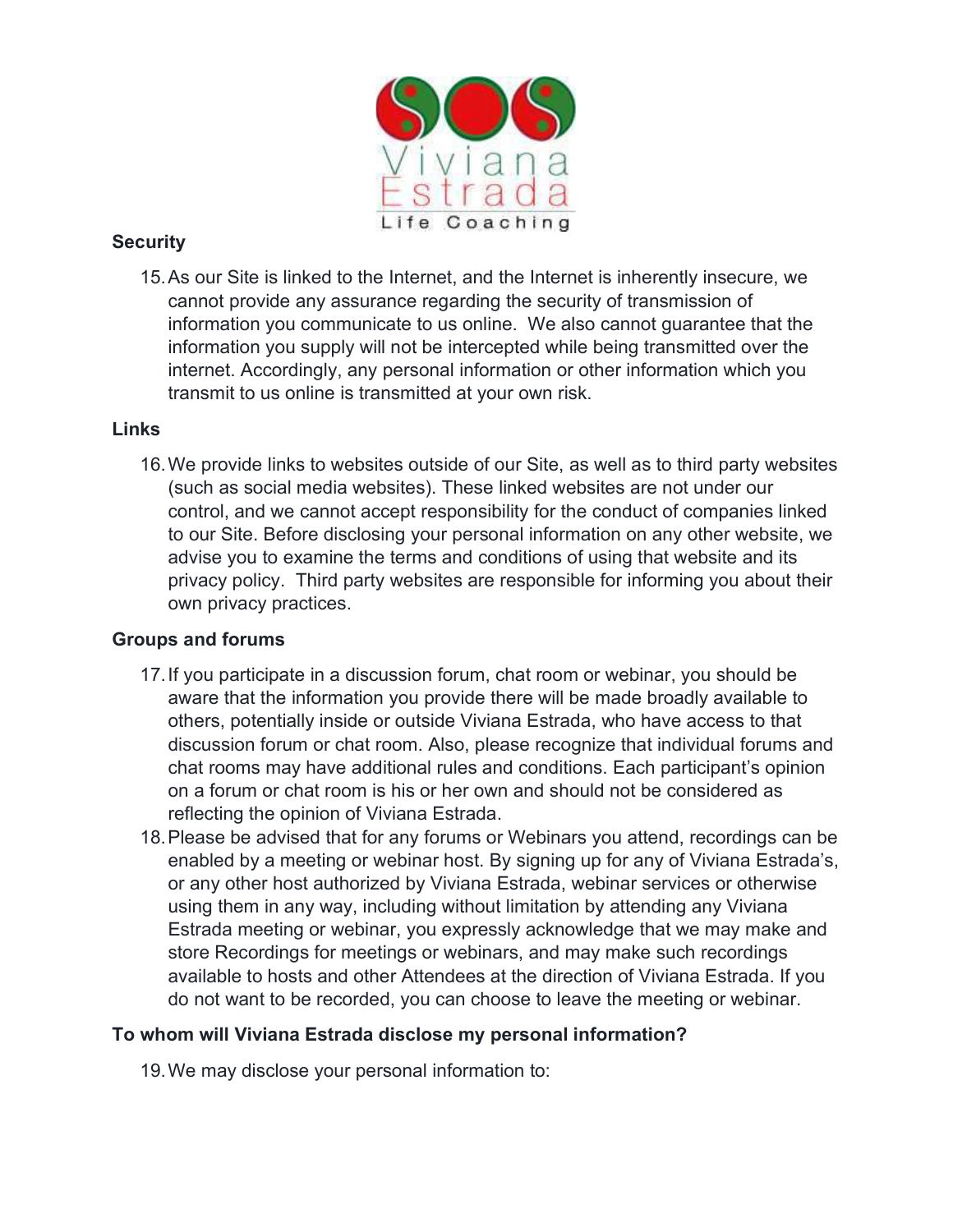

our employees, contractors or service providers for the purposes of operating our Site or our business, fulfilling requests by you, and to otherwise provide services to you including, without limitation, web hosting providers, IT systems administrators, mailing houses, couriers, payment processors, data entry service providers, electronic network administrators, debt collectors, and professional advisors such as accountants, solicitors, business advisors and consultants; suppliers and other third parties with whom we have commercial relationships, for business, marketing, and related purposes; and any other organization for any authorized purpose with your express consent.

- 20. We only disclose this information if the third party has agreed to comply with the standards in our Privacy Policy.
- 21. If there is a change of control of our business or a sale or transfer of business assets, we reserve the right to transfer to the extent permissible by Law our user databases, together with any personal information and non-personal information contained in those databases. This information may be disclosed to a potential purchaser. We would seek to only disclose information in good faith and where we have sought to maintain confidentiality.

## Direct marketing materials

- 22. We may send you direct marketing communications and information about our services that we consider may be of interest to you. These communications may be sent in various forms, including mail, SMS and email, in accordance with applicable marketing practices. At any time you may opt-out of receiving marketing communications from us by contacting us at contact@vivianaestrada.com or by using opt-out facilities provided in the marketing communications, and we will then ensure that your name is removed from our subscription/mailing list.
- 23. We do not provide your personal information to other organizations for the purposes of direct marketing.

## Security and data quality

- 24. We take reasonable steps to ensure your personal information is protected from misuse and loss and from unauthorized access, modification or disclosure.
- 25. We strive to ensure the security, integrity and privacy of personal information that you submit to us through our Site. Unfortunately, no data transmission over the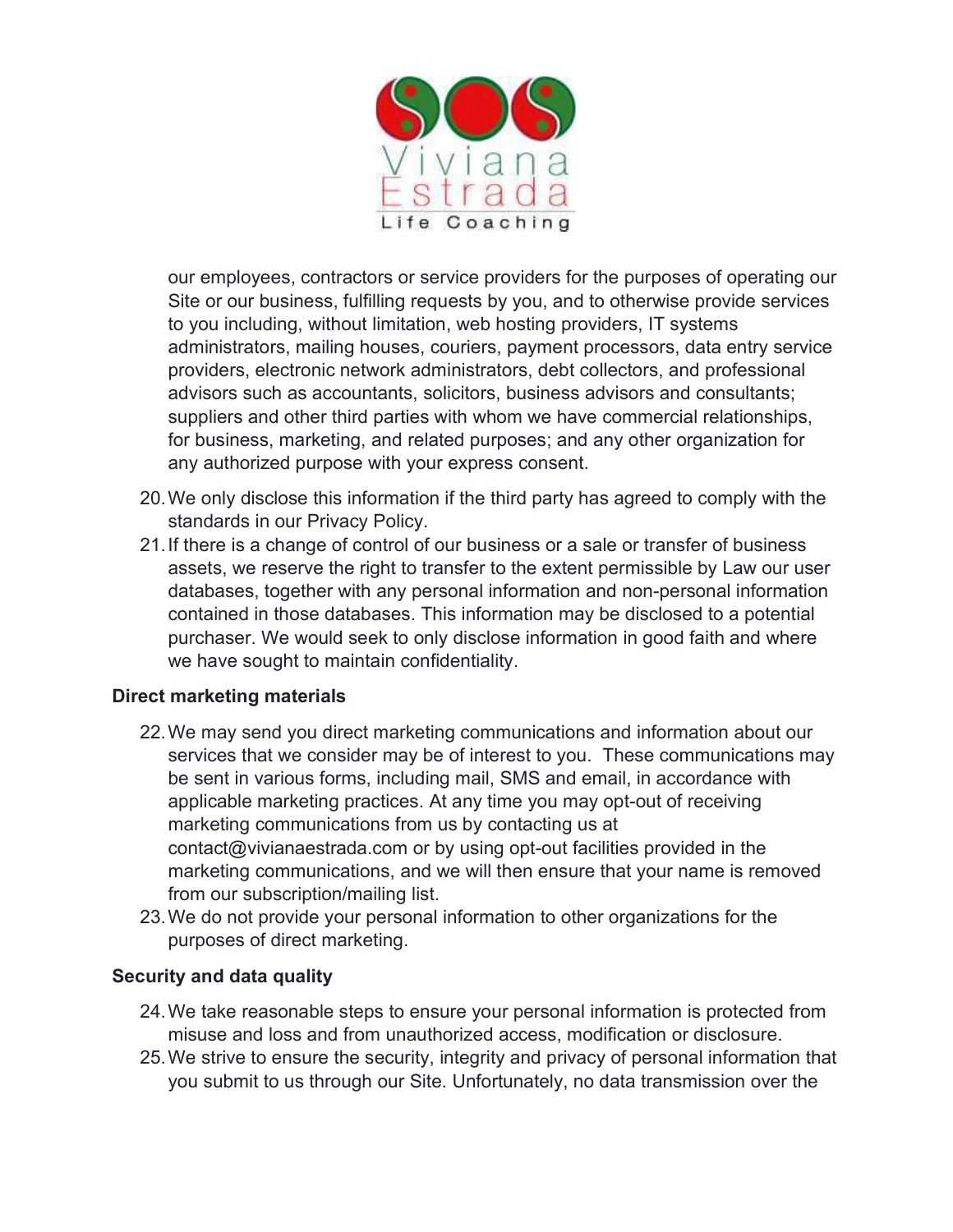

Internet can be guaranteed to be totally secure. We strive to take all reasonable steps to protect the personal information you may transmit to us or from our

online products and services. Once we do receive your transmission, we will also make our best efforts to ensure its security on our systems.

- 26. In addition, our employees and the contractors who provide services related to our information systems are obliged to respect the confidentiality of any personal information held by us.
- 27. We may hold your information in either electronic or hard copy form. Personal information is destroyed or de-identified when no longer needed or when we are no longer required by Law to retain it (whichever is the later).

## How long do you retain my personal data for?

- 28. We will only keep your personal data for as long as necessary to fulfil the purposes we collected it for, including for the purposes of satisfying any legal, accounting, or reporting requirements.
- 29. To determine the appropriate retention period for personal data, we consider the amount, nature, and sensitivity of the personal data, the potential risk of harm from unauthorized use or disclosure of your personal data, the purposes for which we process your personal data and whether we can achieve those purposes through other means, and the applicable legal requirements.
- 30. In some circumstances you can ask us to delete your data; see your legal rights below for further information.
- 31. In some circumstances we may anonymize your personal data (so that it can no longer be associated with you) for research or statistical purposes in which case we may use this information indefinitely without further notice to you.

## If I am based in the EU, what are my legal rights under the GDPR?

- 32. If the General Data Protection Regulation applies to you because you are in the European Union, you have rights under data protection Laws in relation to your personal data:
	- I. The right to be informed that's an obligation on us to inform you how we use your personal data;
	- II. The right of access that's a right to make what's known as a 'data subject access request' for copy of the personal data we hold about you;
	- III. The right to rectification that's a right to make us correct personal data about you that may be incomplete or inaccurate;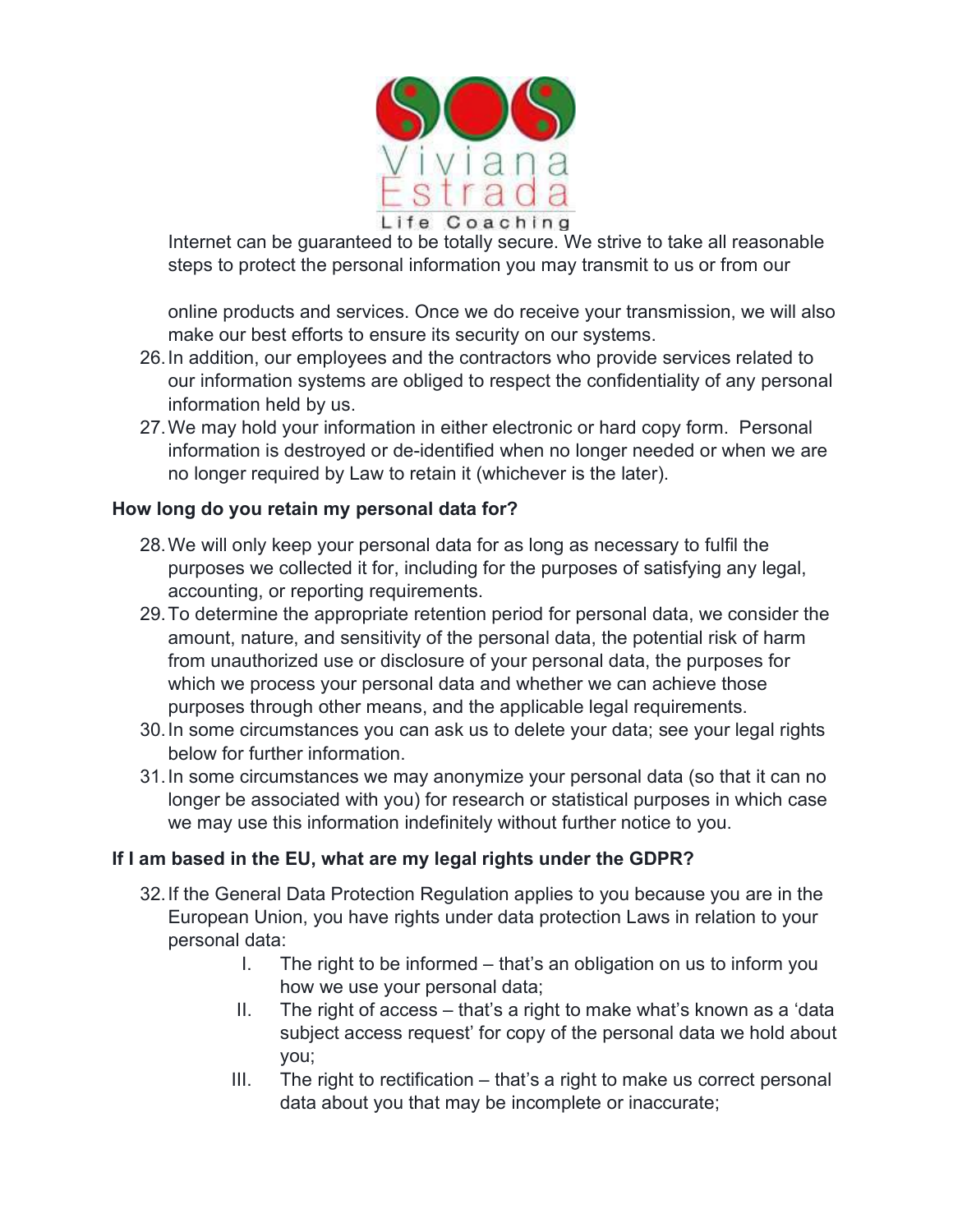

IV. The right to erasure – that's also known as the 'right to be forgotten' where in certain circumstances you can ask us to delete the

personal data we have about you (unless there's an overriding legal reason we need to keep it);

- V. The right to restrict processing that's a right for you in certain circumstances to ask us to suspend processing personal data;
- VI. The right to data portability that's a right for you to ask us for a copy of your personal data in a common format (for example, a .csv file);
- VII. The right to object that's a right for you to object to us processing your personal data (for example, if you object to us processing your data for direct marketing); and
- VIII. Rights in relation to automated decision making and profiling that's a right you have for us to be transparent about any profiling we do, or any automated decision making.
- 33. These rights are subject to certain rules around when you can exercise them.
- 34. If you wish to exercise any of the rights set out above, please contact us at contact@vivianaestrada.com.

## How can you access and correct your personal information?

- 35. You may request access to any personal information we hold about you at any time by contacting us at contact@vivianaestrada.com. Where we hold information that you are entitled to access, we will try to provide you with suitable means of accessing it (for example, by mailing or emailing it to you). We may charge you a reasonable fee to cover our administrative and other reasonable costs in providing the information to you. We will not charge for simply making the request and will not charge for making any corrections to your personal information.
- 36. There may be instances where we cannot grant you access to the personal information we hold. For example, we may need to refuse access if granting access would interfere with the privacy of others or if it would result in a breach of confidentiality. If that happens, we will give you written reasons for any refusal.
- 37. If you believe that personal information we hold about you is incorrect, incomplete or inaccurate, then you may request us to amend it. We will consider if the information requires correction. If we do not agree that there are grounds for correction, then we will add a note to the personal information stating that you disagree with it.